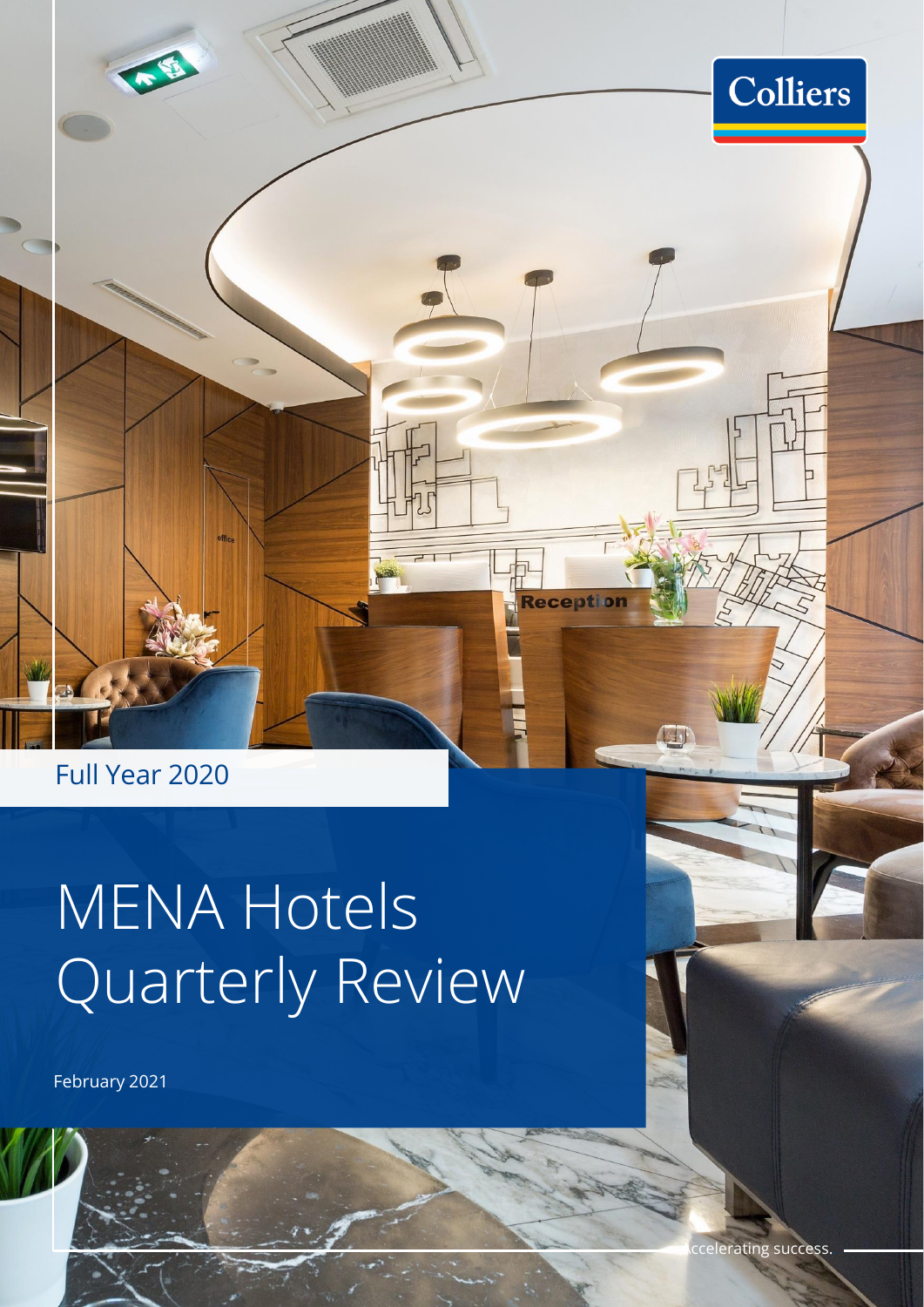### **Contents**

### 3 **Colliers Quarterly Update**

#### 4 **Kingdom of Saudi Arabia** Riyadh Jeddah Dammam/Khobar Makkah Madinah

#### 5 **United Arab Emirates** Dubai Abu Dhabi Sharjah Ras Al Khaimah

Fujairah

#### 6 **Egypt**

Cairo Alexandria Sharm El Sheikh Hurghada

- 7 **Kuwait City, Kuwait**
- 7 **Manama, Bahrain**
- 7 **Muscat, Oman**
- 7 **Amman, Jordan**

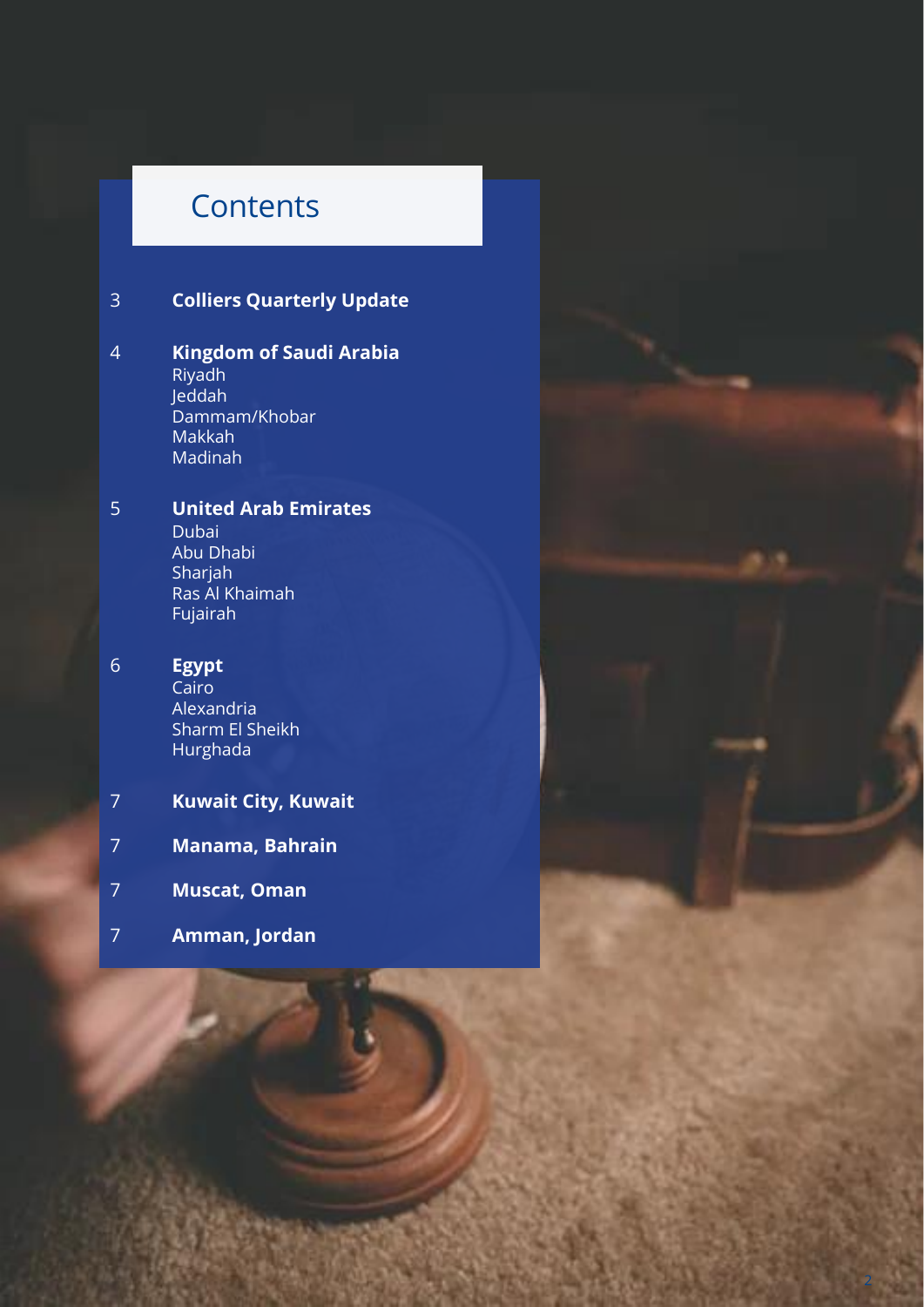### COLLIERS QUARTERLY UPDATE



#### **Saudi Arabia's tourism development fund increases to SAR 160 billion**

In late September, a deal financed between Saudi Arabia's Tourism Development Fund, Riyadh Bank, and Banque Saudi Fransi has accumulated SAR 160 billion for capital investment in tourism development. The fund aims to support Saudi Vision 2030 tourism goals by aiding in touristic infrastructure construction, attractions, and the expansion of hotel supply.

#### **Hawai to launch Egypt's first observational wheel 'Cairo Eye'**

Hawai Tourism and Investment announced the development of Egypt's first observational wheel, the Cairo Eye, with a total investment of EGP 500 million. The landmark project will be completed within two years and is expected to attract 2.5 million visitors per year.

In a statement from the developers, ticket prices are expected to range from EGP 250 and EGP 350.





#### **Oman reopens boarders and relaxes tourist visas requirements**

The Oman government reopened its border to locals and residents for repatriation on October 1st. This was followed by the introduction of a 10-day tourist visa with relaxed entry requirements for 103 different countries in December.

Visitors into Oman must present a negative Covid-19 PCR conducted 72 hours prior and are tested again upon arrival to the country.

#### **4-star all-inclusive RIU Dubai resort in UAE opens at Deira Islands**

RIU Dubai, the UAE's first 4-star all-inclusive resort, opened in December 2020 at Nakheel's Deira Islands. A joint venture between developer Nakheel and Spain's RIU Hotels & Resorts, RIU Dubai is the first attraction to open at Deira Islands. The 787 key, beachfront property includes 10 food and beverage outlets, a splash park, 3 swimming pools, two children's pools, water sports, a fitness center, a beauty salon, and a children's club.

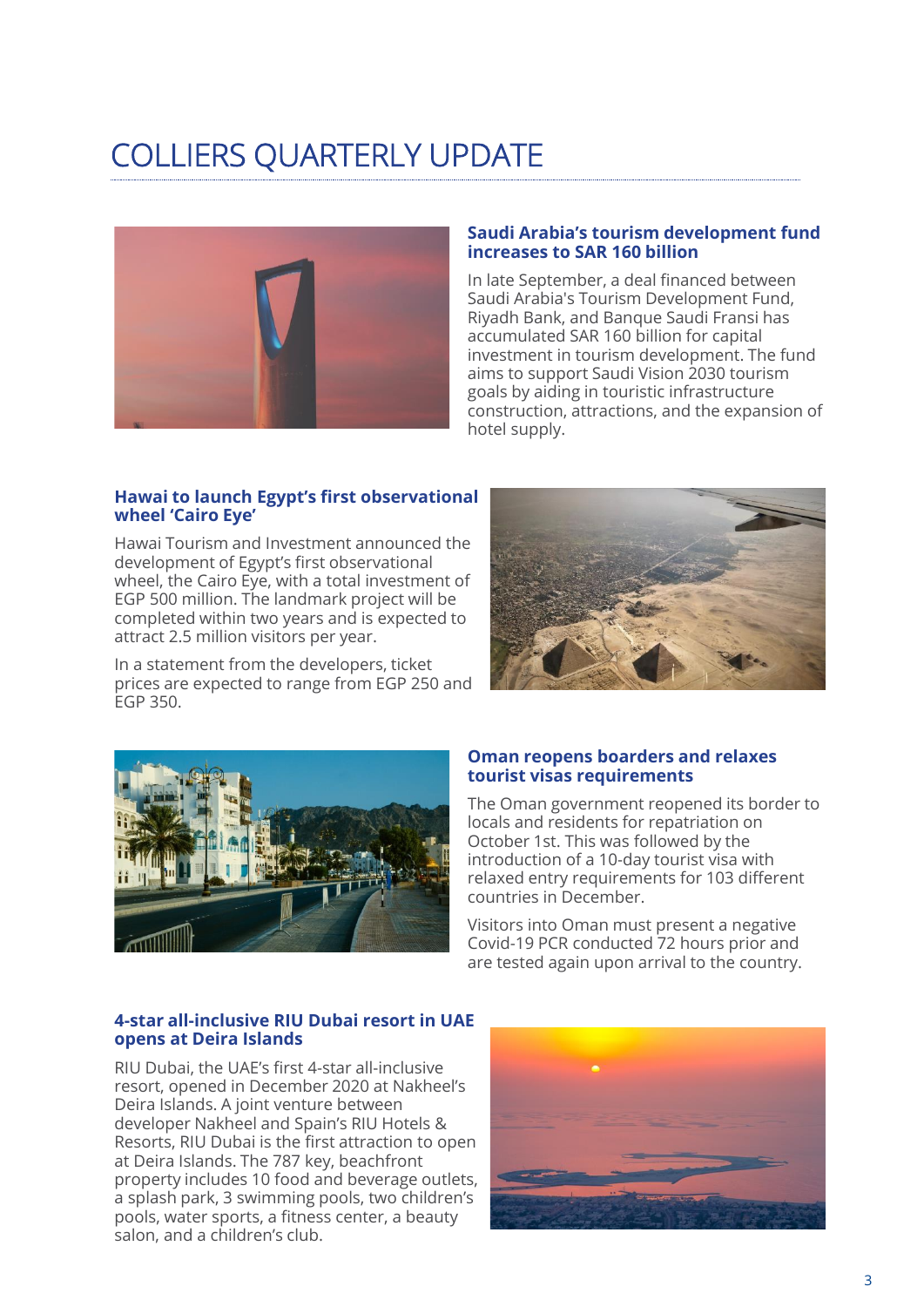### KINGDOM OF SAUDI ARABIA

At the close of 2020, the Dammam/Khobar market demonstrated a greater resilience to the effects of COVID-19 compared to major KSA hotel markets.

The supply of internationally branded hotels in the KSA market grew by 4,500 keys, with 80% of the new supply opening in city of Makkah, which is expected to grow by a further 10% per year until 2023.

#### **Key Performance Indicators (Year-on-Year Change)**

|                         |               | <b>FY 2018</b> | <b>FY 2019</b> | <b>FY 2020</b> |
|-------------------------|---------------|----------------|----------------|----------------|
|                         | Riyadh        | $+12%$         | $-4%$          | $-10%$         |
| Occupancy<br>Change (%) | leddah        | $-1%$          | $-2%$          | $-41%$         |
|                         | Dammam/Khobar | $+4%$          | $+14%$         | $-6%$          |
|                         | Makkah        | $-3%$          | $+7%$          | $-53%$         |
|                         | Madinah       | $-3%$          | $-1%$          | $-53%$         |
|                         | Riyadh        | $-6%$          | $-9%$          | $-5%$          |
| ADR<br>Change (%)       | leddah        | $+10%$         | $-7%$          | $-42%$         |
|                         | Dammam/Khobar | $-9%$          | $-14%$         | $-3%$          |
|                         | Makkah        | $-7%$          | $-8%$          | $-53%$         |
|                         | Madinah       | $+1%$          | $-4%$          | $-25%$         |

#### **Hotel Supply (No. of Branded Hotel Keys)**



Source: Colliers

Note: Includes only branded hotel supply; considers potential cancellations and delays



#### **Highlights**

The success of the 2019 Saudi Summers initiative, particularly in Riyadh had emphasised the drop in performance experienced in 2020. However, the commitment to the development of domestic tourism on behalf of the government is expected to help in the recovery.

The holy cities experienced the steepest drop in occupancy over the course of the year, due to the closure of the pilgrimage before other travel came to a halt.

Dammam/Khobar retained the greatest share of its market in 2020, capitalizing on its access to the domestic market and the closure of the King Fahd Causeway.

#### **Outlook**

The recovery of the hospitality demand in the holy cities is dependent upon how well key source market manage the pandemic.

The KSA market is expected to grow by 17,000 keys by 2023, a constant annual growth rate of 8%. The holy cities account for 51% of the expected growth in supply.

Pent up demand in the domestic and international segments is expected to be key in the recovery for the KSA market in 2021 and beyond.

#### Source: Colliers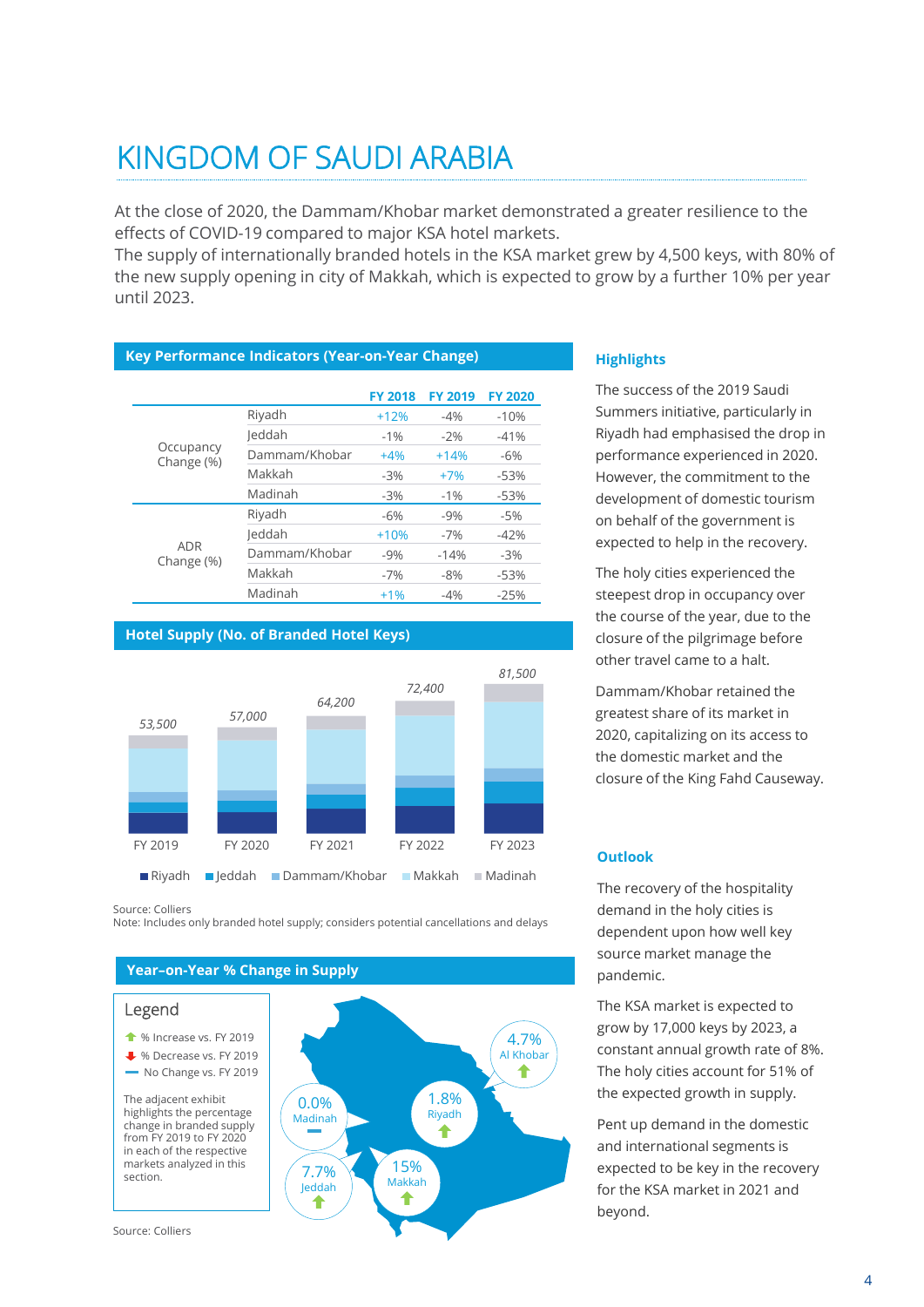## UNITED ARAB EMIRATES

Dubai hotel occupancy experienced a growth in the later half of the year after reaching as low as 23.6% in April.

Increased domestic tourism and government initiatives, such as the recent "Live your Story" and "World's Coolest Winter" campaign have resulted the increase in occupancy levels.

#### **Key Performance Indicators (Year-on-Year Change)**

|                          |                | <b>FY 2018</b> | <b>FY 2019</b> | <b>FY 2020</b> |
|--------------------------|----------------|----------------|----------------|----------------|
| Occupancy<br>Change (%)  | Dubai          | $-2%$          | $-1%$          | $-35%$         |
|                          | Abu Dhabi      | $-0\%$         | $+2%$          | $-17%$         |
|                          | Sharjah        | $-5%$          | $-5%$          | $-30%$         |
|                          | Ras Al Khaimah | $-4%$          | $+5%$          | $-30%$         |
|                          | Fujairah       | $-3%$          | $-8%$          | $-17%$         |
|                          | Dubai          | $-6%$          | $-13%$         | $-16%$         |
| <b>ADR</b><br>Change (%) | Abu Dhabi      | $-5%$          | $+5%$          | $-26%$         |
|                          | Sharjah        | $-1%$          | $-10%$         | $-12%$         |
|                          | Ras Al Khaimah | $+1%$          | $-12%$         | $+1%$          |
|                          | Fujairah       | 0%             | $-11%$         | $+7%$          |

#### **Hotel Supply (No. of Branded Hotel Keys)**



Source: Colliers

Note: Includes only branded hotel supply; takes into account potential cancellations and delays



#### **Highlights**

Hotels in the UAE have been affected by COVID-19, with the hospitality markets experiencing double digit decreases in occupancy levels when compared year-on-year.

Markets have experienced a decline between the ranges of -11% to -45% in RevPAR. Ras Al Khaimah was able to achieve the highest RevPAR in FY 2020 when compared with other markets in UAE. This is in part due to an increase in staycation and domestic tourism market.

Dubai continued to perform better in Q4 2020 and recorded a 69% occupancy in the month of December 2020. The roll out of COVID-19 vaccinations in the UAE is expected to have a positive impact on demand for hotels across the country.

#### **Outlook**

The branded hospitality market in UAE reached 104,700 keys by the end of 2020, with Dubai being the largest contributor to the new supply.

The supply in the market is expected to increase at a CAGR of 7% between 2020 and 2023. This will introduce an additional 22,100 keys in the market. However, the ongoing Covid-19 pandemic is expected to have an influence on hotel openings during this period which will inevitably delay openings.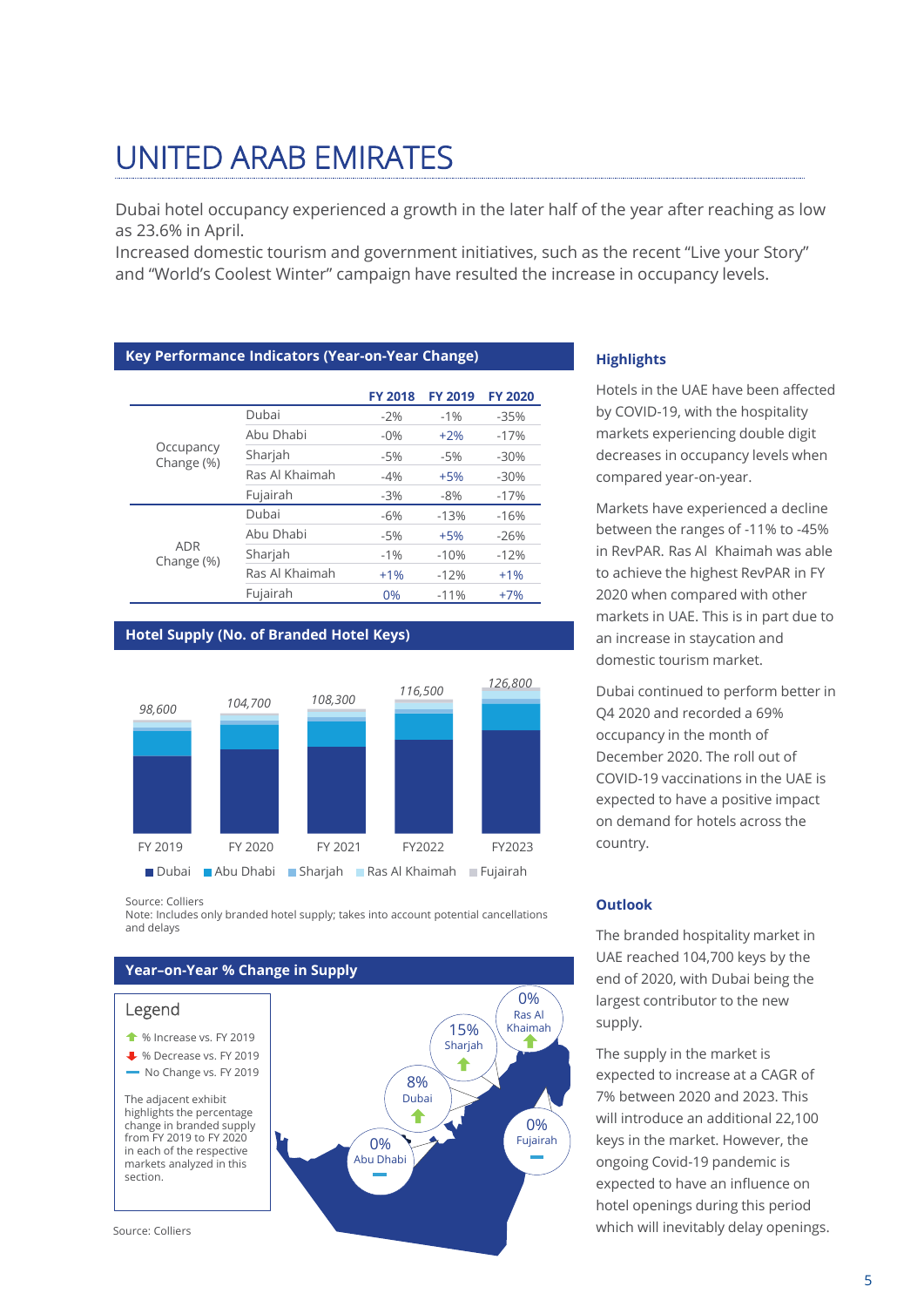### EGYPT

The Alexandria market was able to maintain its ADR in 2020 despite the negative impact of Covid-19, although Cairo remained the market leader.

We can expect to see more growth in supply between 2020 and 2023 especially within the Alexandria and Cairo markets, where supply is expected to experience a growth of 12% and 4% respectively.

#### **Key Performance Indicators (Year-on-Year Change)**

|                         |                                     | <b>FY 2018</b> | FY 2019 | <b>FY 2020</b> |
|-------------------------|-------------------------------------|----------------|---------|----------------|
|                         | Cairo                               | $+10%$         | $+6%$   | $-66%$         |
| Occupancy<br>Change (%) | Alexandria                          | $+11%$         | $+1%$   | $-43%$         |
|                         | Sharm Fl Sheikh                     | $+22%$         | $+7%$   | $-56%$         |
|                         | Hurghada                            | $+26%$         | $+3%$   | $-60%$         |
|                         | Cairo                               | $+11%$         | $+4%$   | $-15%$         |
| ADR                     | Alexandria                          | $+15%$         | $+24%$  | $-0\%$         |
| Change (%)              | Sharm Fl Sheikh<br>$+25%$<br>$+23%$ |                | $-17%$  |                |
|                         | Hurghada                            | $+25%$         | $+19%$  | $-2%$          |

#### **Hotel Supply (No. of Branded Hotel Keys)**



#### Source: Colliers

Note: Includes only branded hotel supply; takes into account potential cancellations and delays

#### **Year–on-Year % Change in Supply** 4.5% Cairo 0% Sharm El Sheikh 0% Alexandria  $\Omega%$ Hurghada Legend The adjacent exhibit highlights the percentage change in branded supply from FY 2019 to FY 2020 in each of the respective markets analyzed in this section. ↓ % Decrease vs. FY 2019  $^{\bullet}$  % Increase vs. FY 2019 No Change vs. FY 2019 Source: Colliers

#### **Highlights**

The overall Egypt market experienced a decline in performance in 2020 compared to 2019.

Alexandria maintained its ADR level in 2020 despite the impact of the pandemic on demand across the key markets in Egypt. Hurghada was able to maintain a fairly stable ADR in 2020 with a decline of just - 2%.

While all four markets in Egypt registered declines in demand in 2020, Cairo and Hurghada both recorded sharp y-o-y occupancy declines of over -60% while Sharm el Sheikh fared slightly better with a decline of -56%.

#### **Outlook**

An additional 7,000 keys are expected to open in the Egyptian market by the full year 2023. The forthcoming supply experienced delays due to the impact of Covid-19 on projects under construction, resulting in fewer openings in 2020 with most projects being pushed forward.

Cairo experienced a growth of 4.5% in supply between 2019 and 2020 with other markets recording no new properties opening with internationally branded operators.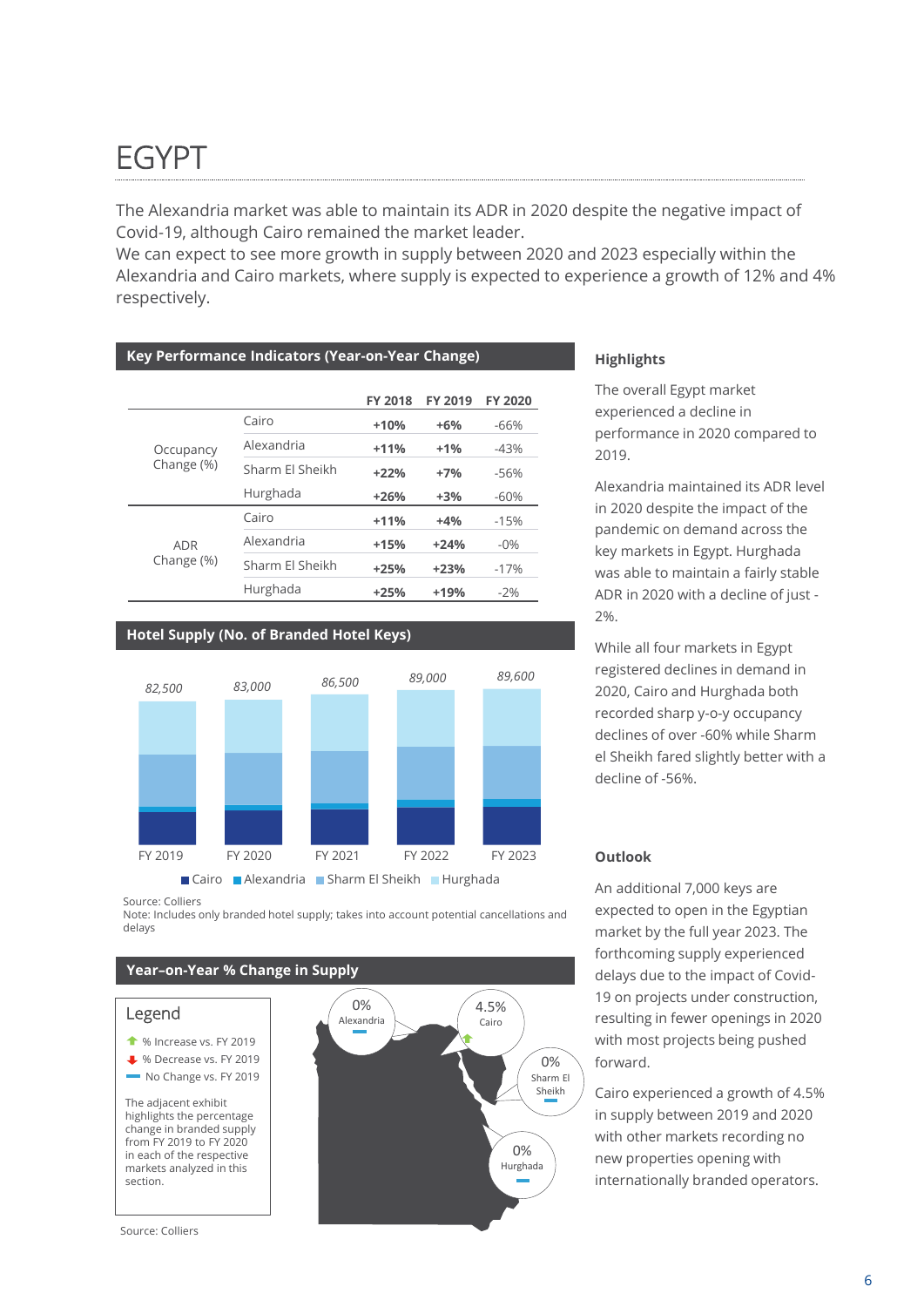### KUWAIT CITY, MANAMA, MUSCAT, AMMAN

A total of 896 quality branded hospitality keys have entered the respective markets between 2019 and 2020. Muscat accounted for the majority of the new supply in these markets.

#### **Key Performance Indicators (Year-on-Year Change)**

|                          |                    | <b>FY 2018</b> | <b>FY 2019</b> | <b>FY 2020</b> |
|--------------------------|--------------------|----------------|----------------|----------------|
| Occupancy<br>Change (%)  | <b>Kuwait City</b> | $-4%$          | $-3%$          | $-49%$         |
|                          | Manama             | $+1%$          | $+7%$          | $-50%$         |
|                          | Muscat             | $-6%$          | $+0\%$         | $-56%$         |
|                          | Amman              | $+2%$          | $+3%$          | $-55%$         |
|                          | <b>Kuwait City</b> | $+4%$          | $-11%$         | $+6%$          |
| <b>ADR</b><br>Change (%) | Manama             | $-6%$          | $-1%$          | $-13%$         |
|                          | Muscat             | $-0\%$         | $-7%$          | $-25%$         |
|                          | Amman              | $-3%$          | $-6%$          | $-13%$         |

#### **Hotel Supply (No. of Branded Hotel Keys)**



Source: Colliers

Note: Includes only branded hotel supply; takes into account potential cancellations and delays

#### **Year–on-Year % Change in Supply**

#### Legend

- $\triangleq$  % Increase vs. FY 2019
- ↓ % Decrease vs. FY 2019
- No Change vs. FY 2019

The adjacent exhibit highlights the percentage change in branded supply from FY 2019 to FY 2020 in each of the respective markets analyzed in this section.

Source: Colliers



#### **Highlights**

Performance in these markets have significantly declined when compared to the previous year, due to the negative influence of COVID-19.

Consequently, this resulted in yearon-year RevPAR declines of between -46% to -67% amongst the markets.

Muscat recorded the highest supply growth of approximately 13% between 2019 and 2020. As a result the supply across the key markets increased by 4% compared to the same period last year.

It is worth noting that openings were delayed during 2020 due to the impact of COVID-19 on the market. Some of these properties have faced significant delays of up to 2 years.

#### **Outlook**

An additional 8,400 keys are expected to open in the key markets by 2023, representing an average yearly increase of 13%. The negative impact of the COVID-19 is expected to result in delays for hotel openings.

Muscat accounts for 47% of the total forthcoming supply within these key markets, followed by Manama with 34% of the forthcoming supply.